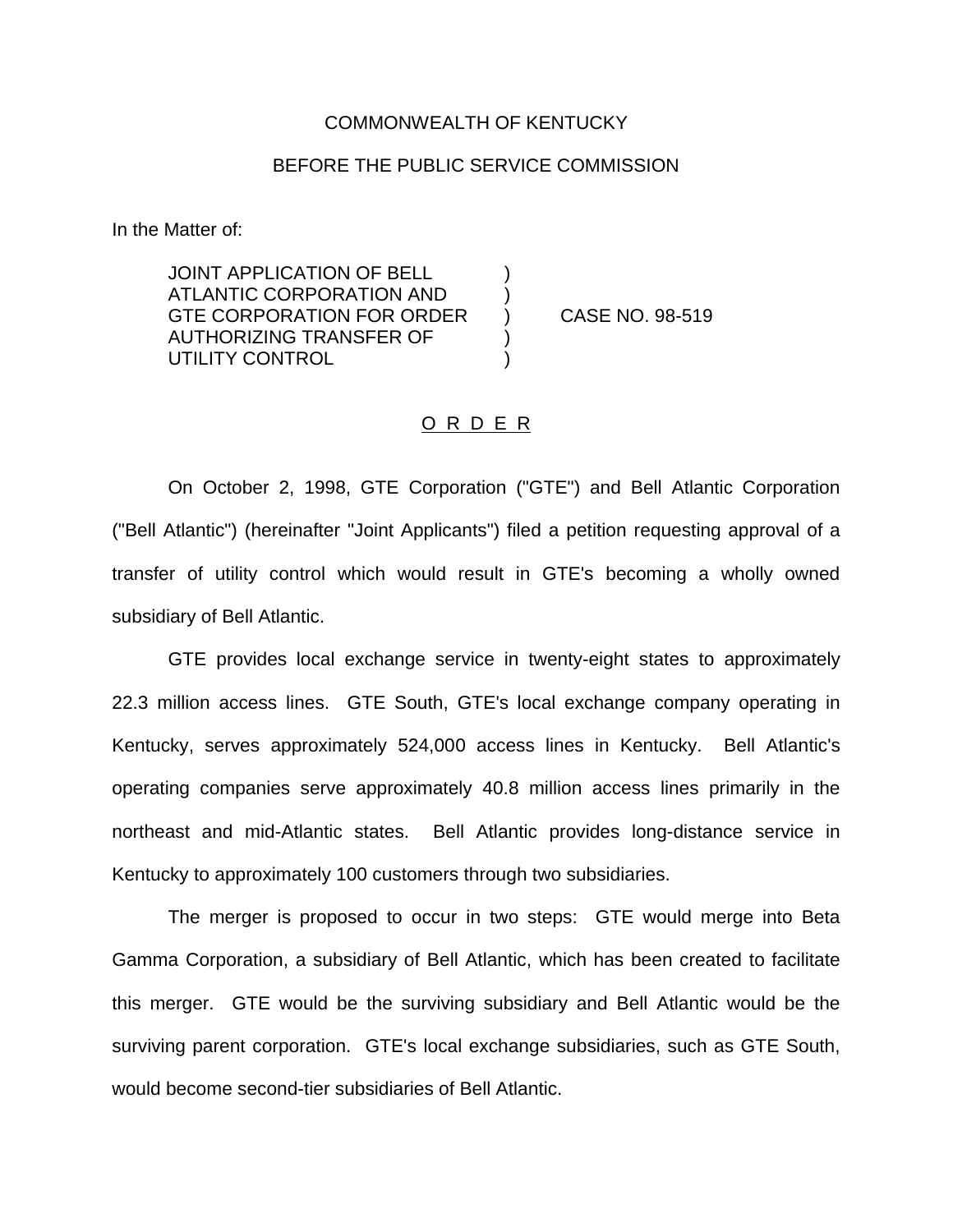Joint Applicants must meet the standards set forth in both KRS 278.020(4) and (5) to receive approval of the transfer. Section 4 states that approval of a transfer will occur if the acquiring utility "has the financial, technical, and managerial abilities to provide reasonable service." Section 5 states that the Commission shall approve a proposed acquisition when it finds that the transfer is "made in accordance with law for a proper purpose and is consistent with the public interest." In the absence of mutually accepted extensions of time, the Commission has sixty days to review a transfer application. The Joint Applicants agreed to extensions to April 15, 1999.

The Joint Applicants have repeatedly been asked to supply information necessary to determine whether the transfer will meet the statutory standards. Despite an informal conference, data requests, and a public hearing, the information supplied by Joint Applicants before and during the hearing is insufficient for the Commission to determine whether the statutory standards are met. GTE and Bell Atlantic have provided only general statements regarding their intentions. The generic information about the merger provided to date is not sufficient to permit this Commission to approve it consistent with its statutory mandate to safeguard the public interest of Kentuckians. Accordingly, it cannot approve the proposed merger at this time.

Joint Applicants may refile their petition, but such filing must include at a minimum specific and detailed documentation regarding the following:

1. Quantification of the benefits to Kentucky of the proposed merger. The evidence of record indicates that Joint Applicants believe that certain general benefits will be realized in Kentucky. However, their statements in support of those beliefs are unacceptably vague. For example, Joint Applicants state that the availability of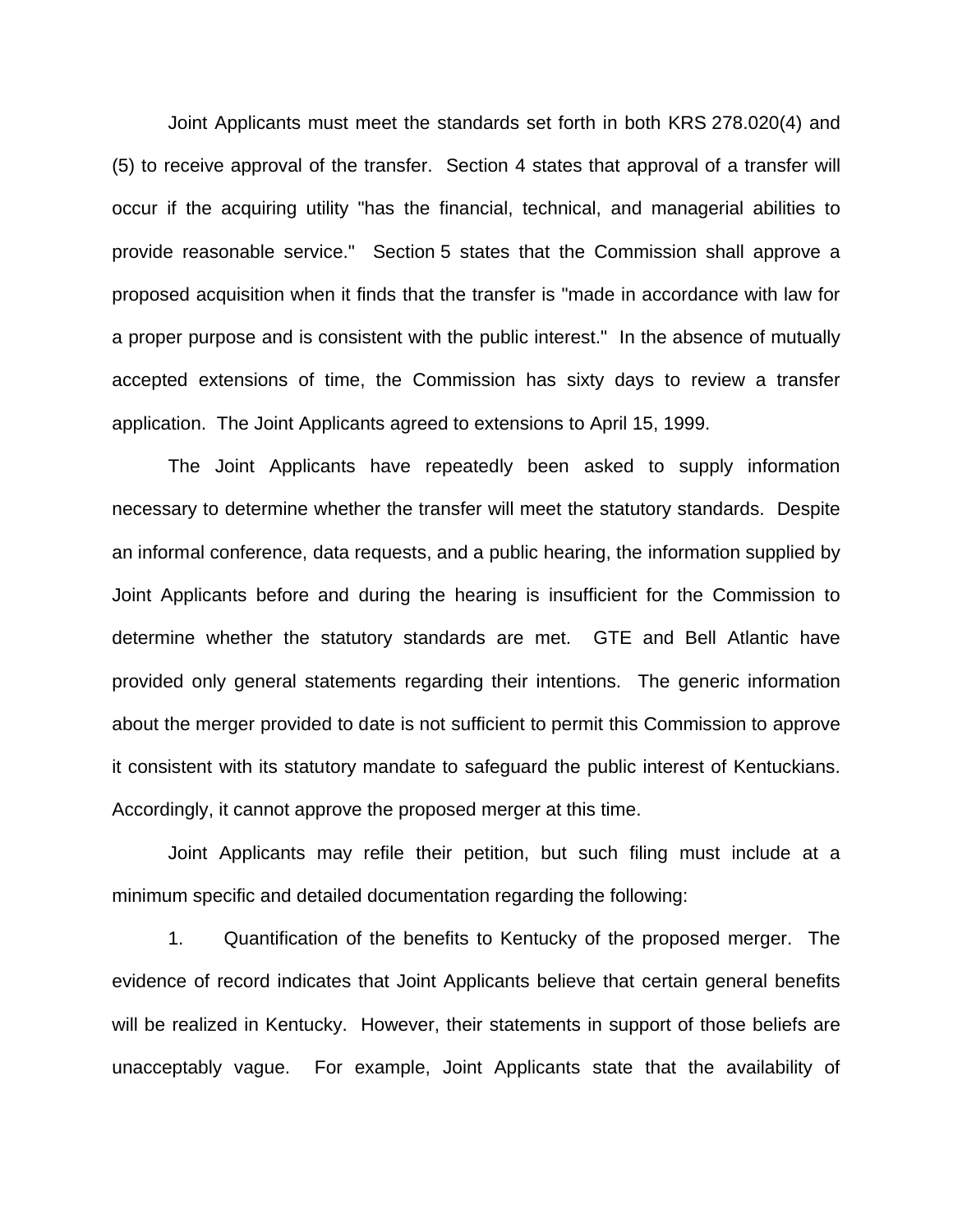advanced services is one benefit of the merger. In any refiling, they must identify specifically those advanced services which will be made available in Kentucky as a result of the merger and must describe the specific services that Bell Atlantic plans to introduce in its Kentucky market. In addition, Joint Applicants have indicated that bundling or packaging of services will be made available to Kentuckians as a result of the merger. A refiling is expected to specify which services will be packaged and to explain why such packaging is not available from GTE alone.

2. In any refiling, Joint Applicants must specify the mechanisms and safeguards which they will employ to ensure that service quality does not erode in Kentucky. These specifications must include GTE's plan to continue addressing problem areas identified in its management audit.

3. Joint Applicants have failed to explain the details of their proposed merger. In any refiling, Bell Atlantic and GTE must supply information concerning their intention to continue operating separately, the expected time frame to merge their operating companies, and the effect the merger of operating companies would have on rates and services in Kentucky.

4. In any refiling, Joint Applicants must specify whether the merger will affect any interLATA local calling routes currently provided by GTE South to its Kentucky customers and whether the merger will affect the continuation of interLATA interexchange service offered by GTE Long Distance to its Kentucky customers. The effect that the merger will have on cellular customers of GTE and Bell Atlantic affiliates must also be described.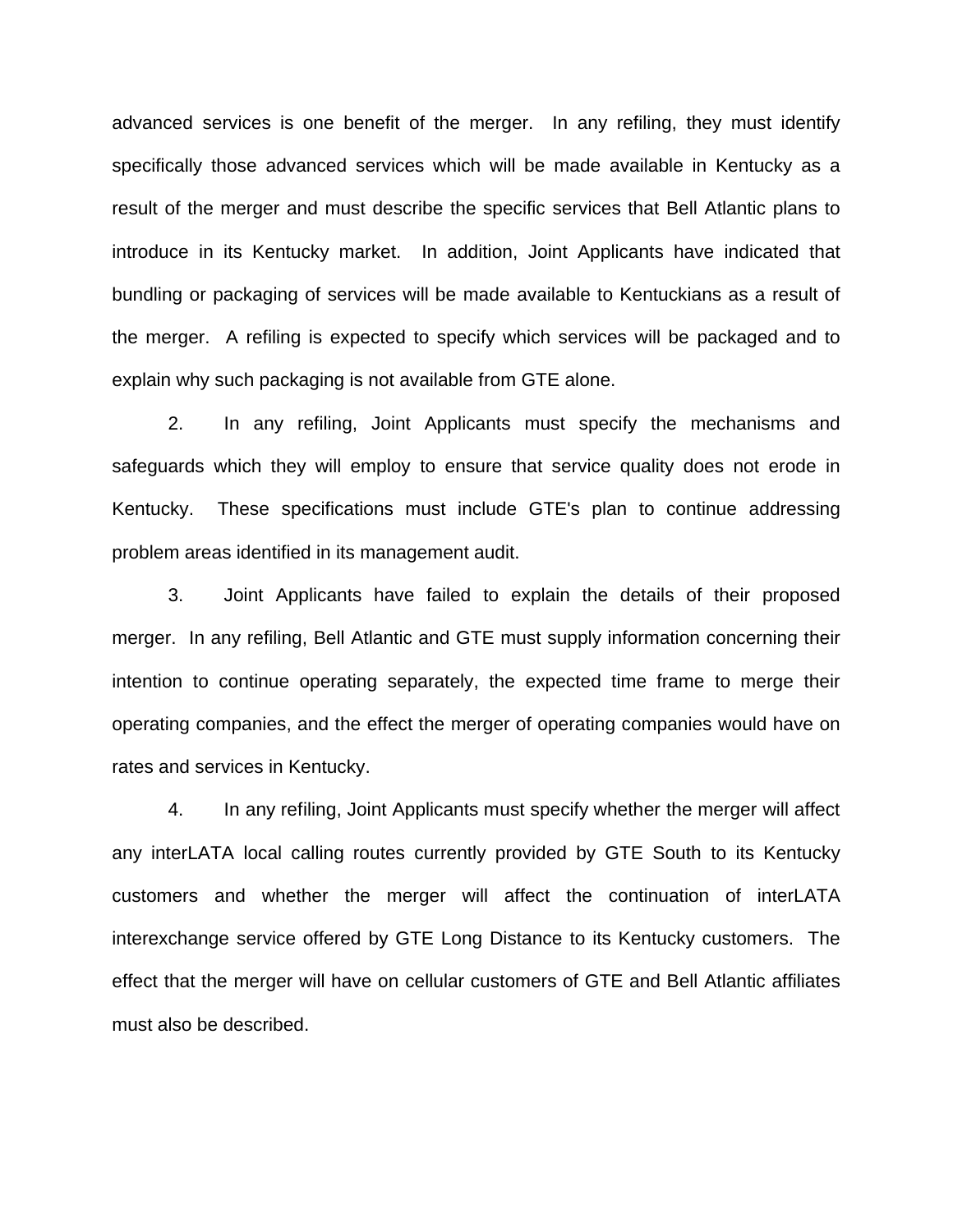5. The Commission is concerned about the market power which may be exercised as a result of the merger of GTE and Bell Atlantic and its effect on telecommunications competition in Kentucky. The merged company would, Joint Applicants state, enter the Louisville local exchange market within eighteen months of merger consummation. The applicants have not, however, addressed the benefits such competition would bring to GTE's incumbent local exchange customers and to other areas of Kentucky. In any refiling, Joint Applicants must address the consequences their proposed merger will have on competition in telecommunications services in Kentucky. This discussion must include the effect any changes in the level of competition will have on GTE's ability to provide reasonable service at fair, just, and reasonable rates, and must include an explanation of why the merger will not enable the Joint Applicants to exercise inappropriate market power in Kentucky.

6. Finally, in any refiling, Joint Applicants must provide detailed information to the Commission in regard to the expected costs and savings attributable to the merger for the GTE South operation in Kentucky. This information must include an analysis of the total projected merger costs and savings at the corporate level by year through the time period in which projected net merger-related savings are fully realized. This analysis must describe all the assumptions used by the Joint Applicants in calculating projected merger costs and the projected \$2 billion savings. Joint Applicants must also file projected costs and savings allocated to the Kentucky jurisdictional level. GTE and Bell Atlantic must also include detailed plans on a year-by-year basis for providing tangible cost savings through rate reductions or network upgrades to the Kentucky jurisdiction.